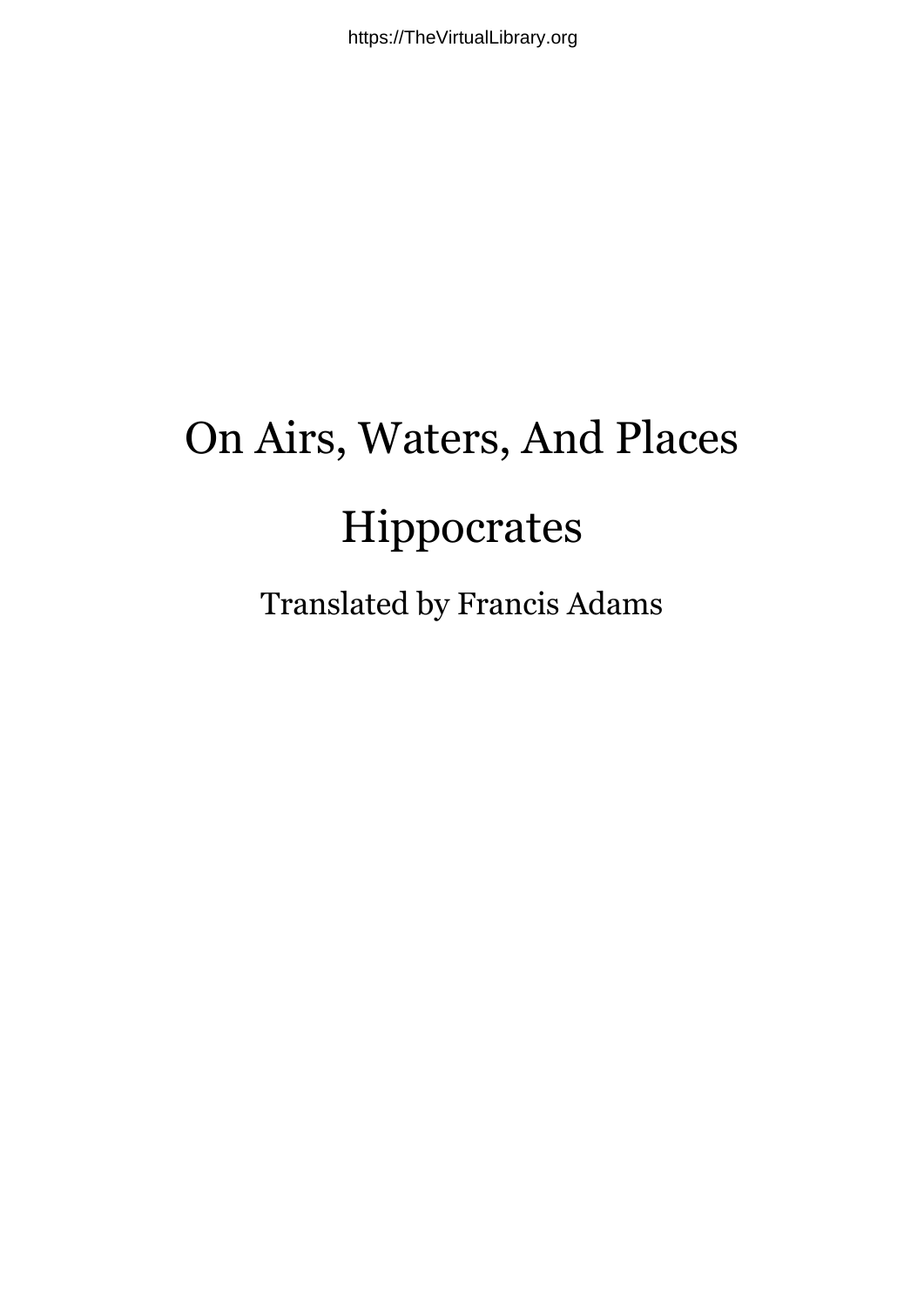## **ON AIRS, WATERS, AND PLACES**

WHOEVER wishes to investigate medicine properly, should proceed<br>thus: in the first place to consider the seasons of the year, and what<br>effects each of them produces for they are not at all alike, but differ<br>the short behav thus: in the first place to consider the seasons of the year, and what effects each of them produces for they are not at all alike, but differ much from themselves in regard to their changes. Then the winds, the hot and the cold, especially such as are common to all countries, and then such as are peculiar to each locality. We must also consider the qualities of the waters, for as they differ from one another in taste and weight, so also do they differ much in their qualities. In the same manner, when one comes into a city to which he is a stranger, he ought to consider its situation, how it lies as to the winds and the rising of the sun; for its influence is not the same whether it lies to the north or the south, to the rising or to the setting sun. These things one ought to consider most attentively, and concerning the waters which the inhabitants use, whether they be marshy and soft, or hard, and running from elevated and rocky situations, and then if saltish and unfit for cooking; and the ground, whether it be naked and deficient in water, or wooded and well watered, and whether it lies in a hollow, confined situation, or is elevated and cold; and the mode in which the inhabitants live, and what are their pursuits, whether they are fond of drinking and eating to excess, and given to indolence, or are fond of exercise and labor, and not given to excess in eating and drinking.

2. From these things he must proceed to investigate everything else. For if one knows all these things well, or at least the greater part of them, he cannot miss knowing, when he comes into a strange city, either the diseases peculiar to the place, or the particular nature of common diseases, so that he will not be in doubt as to the treatment of the diseases, or commit mistakes, as is likely to be the case provided one had not previously considered these matters. And in particular, as the season and the year advances, he can tell what epidemic diseases will attack the city, either in summer or in winter, and what each individual will be in danger of experiencing from the change of regimen. For knowing the changes of the seasons, the risings and settings of the stars, how each of them takes place, he will be able to know beforehand what sort of a year is going to ensue. Having made these investigations, and knowing beforehand the seasons, such a one must be acquainted with each particular, and must succeed in the preservation of health,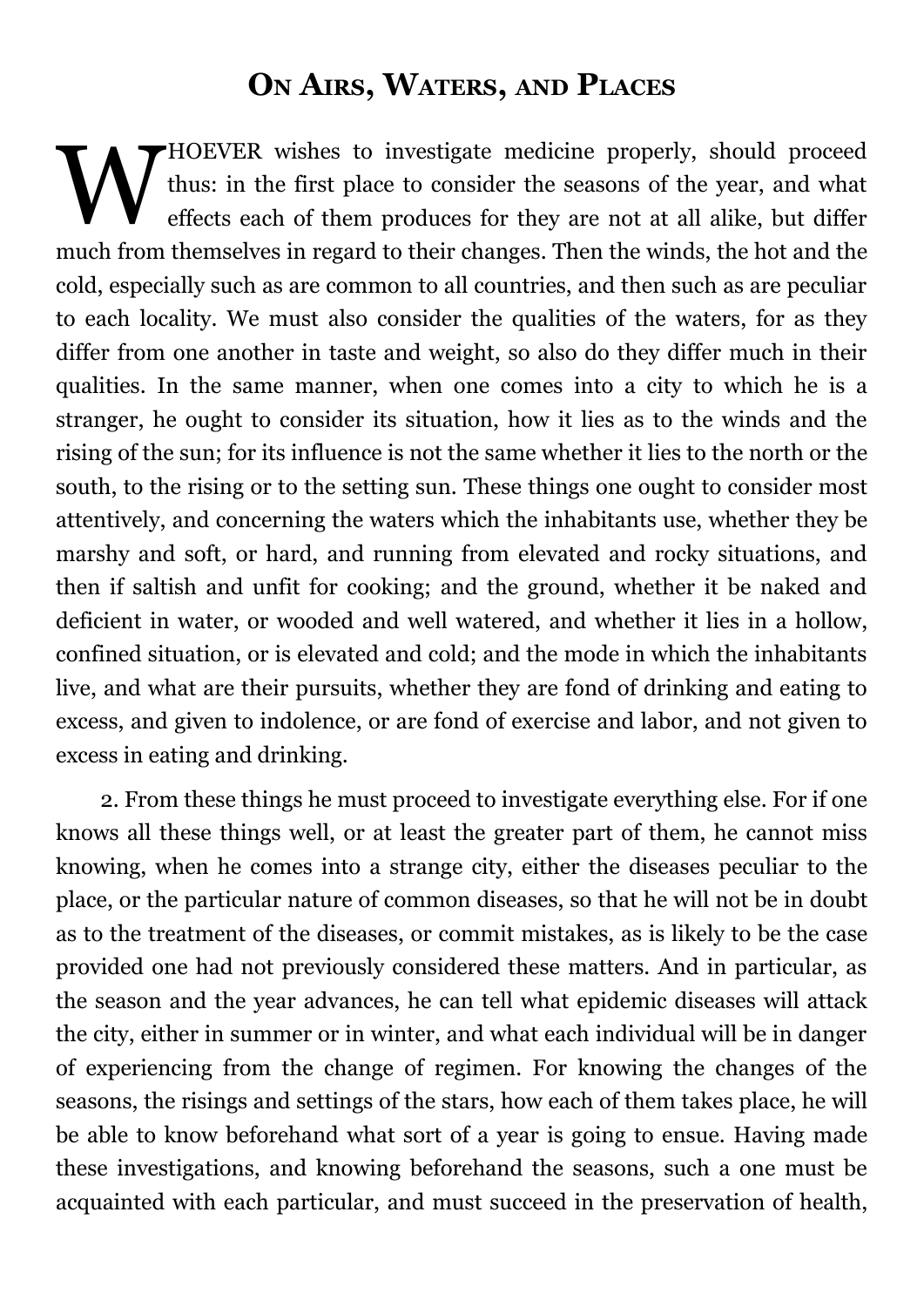and be by no means unsuccessful in the practice of his art. And if it shall be thought that these things belong rather to meteorology, it will be admitted, on second thoughts, that astronomy contributes not a little, but a very great deal, indeed, to medicine. For with the seasons the digestive organs of men undergo a change.

3. But how of the aforementioned things should be investigated and explained, I will now declare in a clear manner. A city that is exposed to hot winds (these are between the wintry rising, and the wintry setting of the sun), and to which these are peculiar, but which is sheltered from the north winds; in such a city the waters will be plenteous and saltish, and as they run from an elevated source, they are necessarily hot in summer, and cold in winter; the heads of the inhabitants are of a humid and pituitous constitution, and their bellies subject to frequent disorders, owing to the phlegm running down from the head; the forms of their bodies, for the most part, are rather flabby; they do not eat nor drink much; drinking wine in particular, and more especially if carried to intoxication, is oppressive to them; and the following diseases are peculiar to the district: in the first place, the women are sickly and subject to excessive menstruation; then many are unfruitful from disease, and not from nature, and they have frequent miscarriages; infants are subject to attacks of convulsions and asthma, which they consider to be connected with infancy, and hold to be a sacred disease (epilepsy). The men are subject to attacks of dysentery, diarrhea, hepialus, chronic fevers in winter, of epinyctis, frequently, and of hemorrhoids about the anus. Pleurisies, peripneumonies, ardent fevers, and whatever diseases are reckoned acute, do not often occur, for such diseases are not apt to prevail where the bowels are loose. Ophthalmies occur of a humid character, but not of a serious nature, and of short duration, unless they attack epidemically from the change of the seasons. And when they pass their fiftieth year, defluxions supervening from the brain, render them paralytic when exposed suddently to strokes of the sun, or to cold. These diseases are endemic to them, and, moreover, if any epidemic disease connected with the change of the seasons, prevail, they are also liable to it.

4. But the following is the condition of cities which have the opposite exposure, namely, to cold winds, between the summer settings and the summer risings of the sun, and to which these winds are peculiar, and which are sheltered from the south and the hot breezes. In the first place the waters are, for the most part, hard cold. The men must necessarily be well braced and slender, and they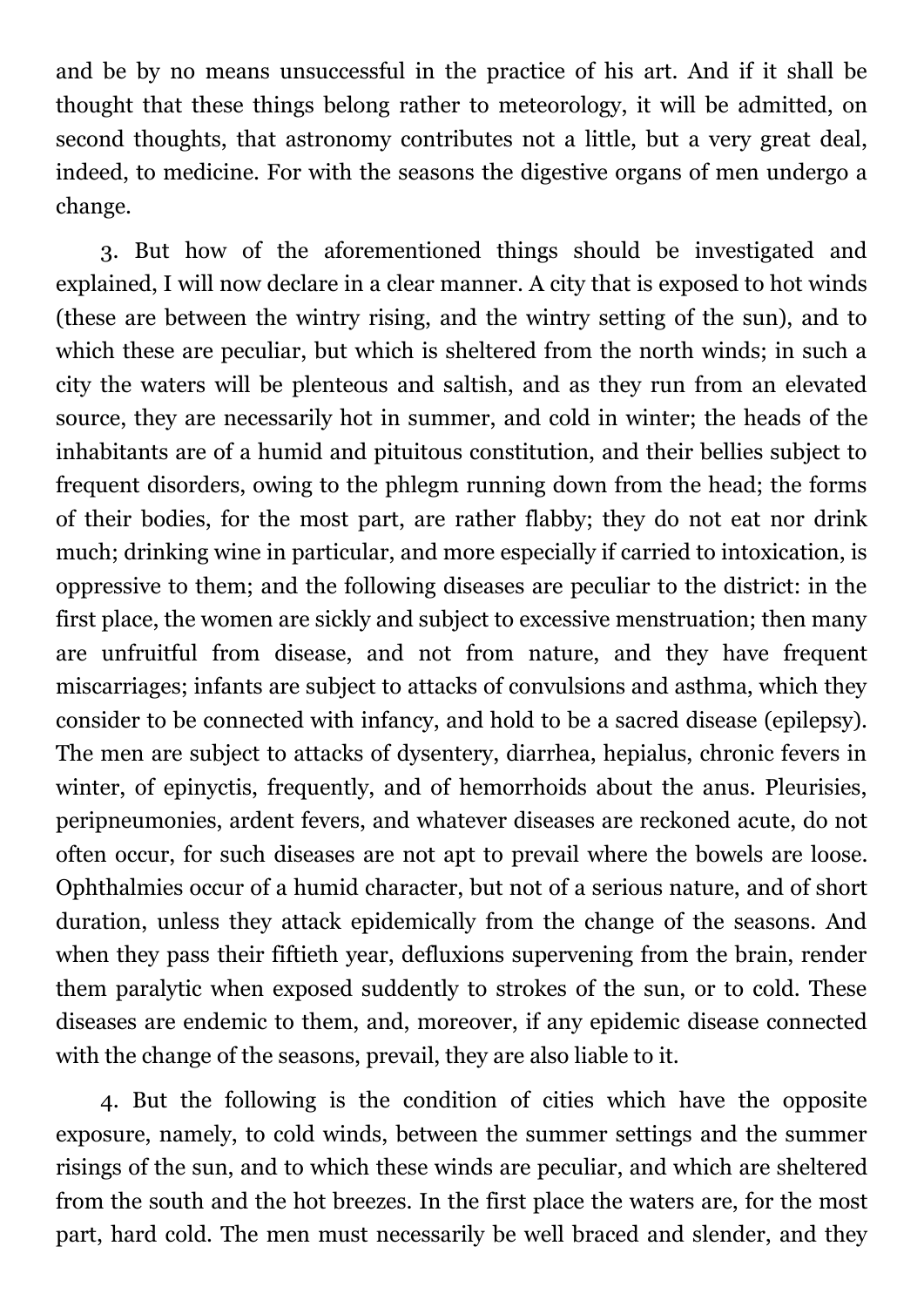must have the discharges downwards of the alimentary canal hard, and of difficult evacuation, while those upwards are more fluid, and rather bilious than pituitous. Their heads are sound and hard, and they are liable to burstings (of vessels?) for the most part. The diseases which prevail epidemically with them, are pleurisies, and those which are called acute diseases. This must be the case when the bowels are bound; and from any causes, many become affected with suppurations in the lungs, the cause of which is the tension of the body, and hardness of the bowels; for their dryness and the coldness of the water dispose them to ruptures (of vessels?). Such constitutions must be given to excess of eating, but not of drinking; for it is not possible to be gourmands and drunkards at the same time. Ophthalmies, too, at length supervene; these being of a hard and violent nature, and soon ending in rupture of the eyes; persons under thirty years of age are liable to severe bleedings at the nose in summer; attacks of epilepsy are rare but severe. Such people are likely to be rather long-lived; their ulcers are not attended with serious discharges, nor of a malignant character; in disposition they are rather ferocious than gentle. The diseases I have mentioned are peculiar to the men, and besides they are liable to any common complaint which may be prevailing from the changes of the seasons. But the women, in the first place, are of a hard constitution, from the waters being hard, indigestible, and cold; and their menstrual discharges are not regular, but in small quantity, and painful. Then they have difficult parturition, but are not very subject to abortions. And when they do bring forth children, they are unable to nurse them; for the hardness and indigestable nature of the water puts away their milk. Phthisis frequently supervenes after childbirth, for the efforts of it frequently bring on ruptures and strains. Children while still little are subject to dropsies in the testicle, which disappear as they grow older; in such a town they are late in attaining manhood. It is, as I have now stated, with regard to hot and cold winds and cities thus exposed.

5. Cities that are exposed to winds between the summer and the winter risings of the sun, and those the opposite to them, have the following characters:— Those which lie to the rising of the sun are all likely to be more healthy than such as are turned to the North, or those exposed to the hot winds, even if there should not be a furlong between them. In the first place, both the heat and cold are more moderate. Then such waters as flow to the rising sun, must necessarily be clear, fragrant, soft, and delightful to drink, in such a city. For the sun in rising and shining upon them purifies them, by dispelling the vapors which generally prevail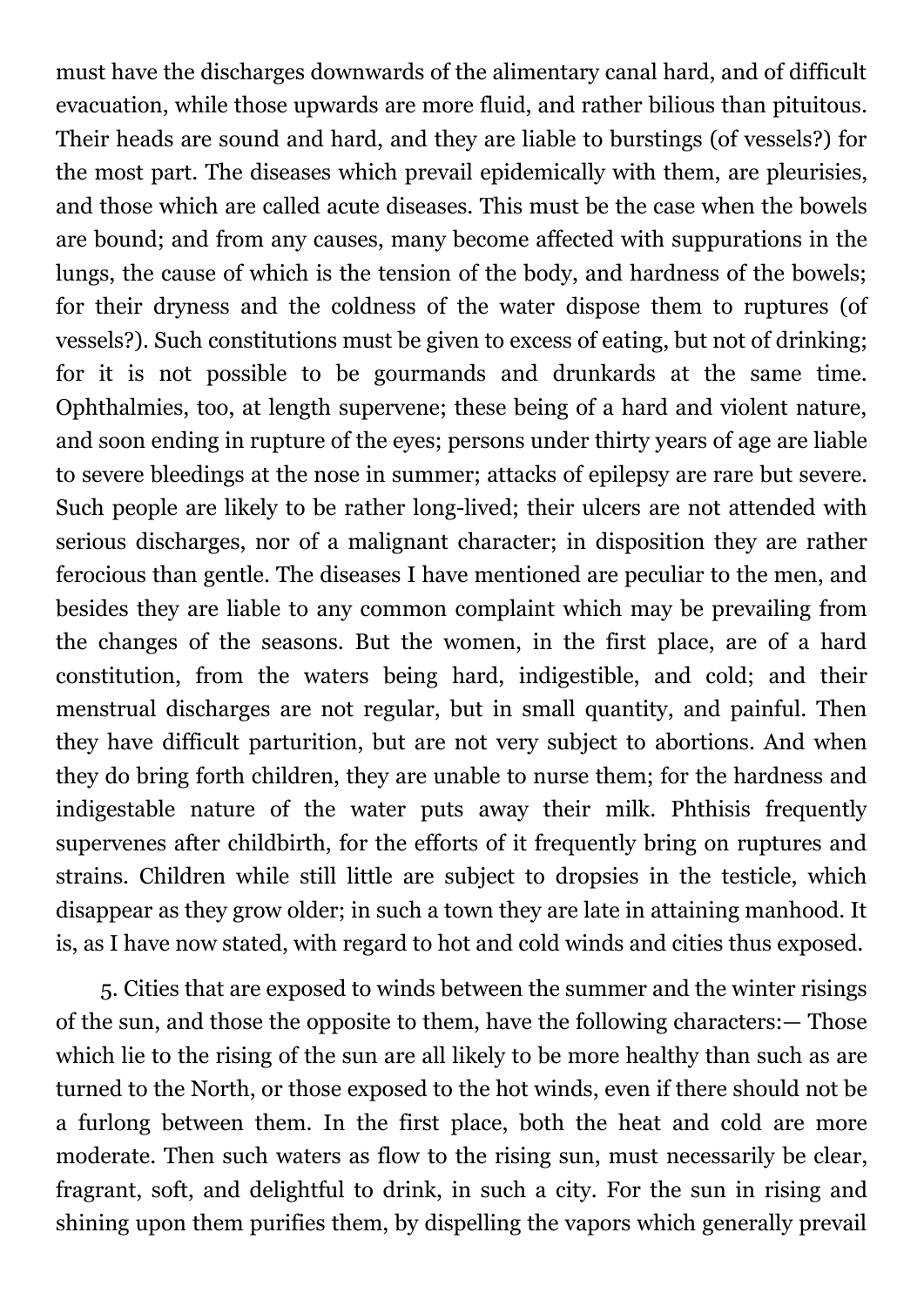in the morning. The persons of the inhabitants are, for the most part, well colored and blooming, unless some disease counteract. The inhabitants have clear voices, and in temper and intellect are superior to those which are exposed to the north, and all the productions of the country in like manner are better. A city so situated resembles the spring as to moderation between heat and cold, and the diseases are few in number, and of a feeble kind, and bear a resemblance to the diseases which prevail in regions exposed to hot winds. The women there are very prolific, and have easy deliveries. Thus it is with regard to them.

6. But such cities as lie to the west, and which are sheltered from winds blowing from the east, and which the hot winds and the cold winds of the north scarcely touch, must necessarily be in a very unhealthy situation: in the first place the waters are not clear, the cause of which is, because the mist prevails commonly in the morning, and it is mixed up with the water and destroys its clearness, for the sun does not shine upon the water until he be considerably raised above the horizon. And in summer, cold breezes from the east blow and dews fall; and in the latter part of the day the setting sun particularly scorches the inhabitants, and therefore they are pale and enfeebled, and are partly subject to all the aforesaid diseases, but no one is peculiar to them. Their voices are rough and hoarse owing to the state of the air, which in such a situation is generally impure and unwholesome, for they have not the northern winds to purify it; and these winds they have are of a very humid character, such being the nature of the evening breezes. Such a situation of a city bears a great resemblance to autumn as regards the changes of the day, inasmuch as the difference between morning and evening is great. So it is with regard to the winds that are conducive to health, or the contrary.

7. And I wish to give an account of the other kinds of waters, namely, of such as are wholesome and such as are unwholesome, and what bad and what good effects may be derived from water; for water contributes much towards health. Such waters then as are marshy, stagnant, and belong to lakes, are necessarily hot in summer, thick, and have a strong smell, since they have no current; but being constantly supplied by rain-water, and the sun heating them, they necessarily want their proper color, are unwholesome and form bile; in winter, they become congealed, cold, and muddy with the snow and ice, so that they are most apt to engender phlegm, and bring on hoarseness; those who drink them have large and obstructed spleens, their bellies are hard, emaciated, and hot; and their shoulders,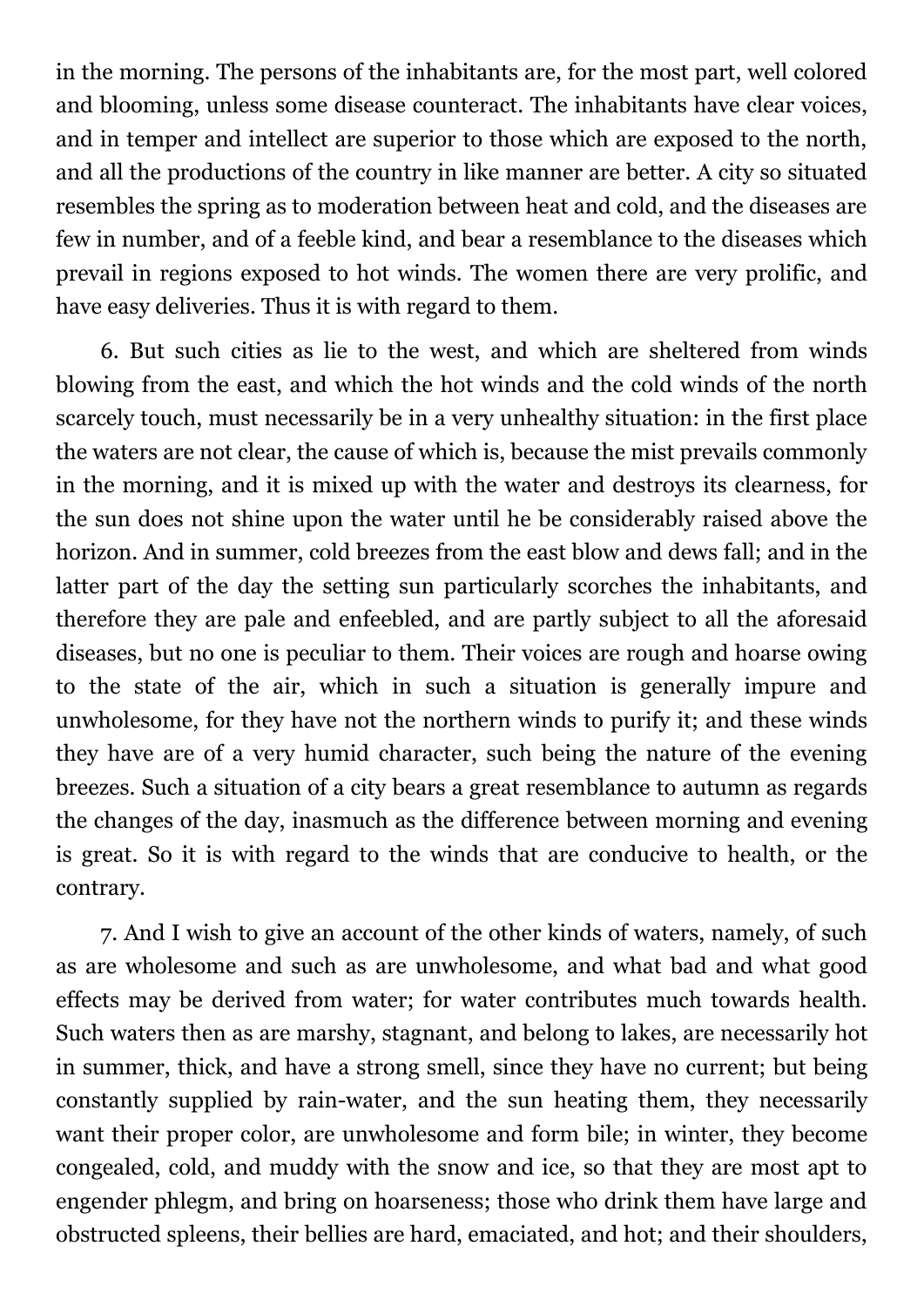collar-bones, and faces are emaciated; for their flesh is melted down and taken up by the spleen, and hence they are slender; such persons then are voracious and thirsty; their bellies are very dry both above and below, so that they require the strongest medicines. This disease is habitual to them both in summer and in winter, and in addition they are very subject to dropsies of a most fatal character; and in summer dysenteries, diarrheas, and protracted quartan fevers frequently seize them, and these diseases when prolonged dispose such constitutions to dropsies, and thus prove fatal. These are the diseases which attack them in summer; but in winter younger persons are liable to pneumonia, and maniacal affections; and older persons to ardent fevers, from hardness of the belly. Women are subject to oedema and leucophlegmasiae; when pregnant they have difficult deliveries; their infants are large and swelled, and then during nursing they become wasted and sickly, and the lochial discharge after parturition does not proceed properly with the women. The children are particularly subject to hernia, and adults to varices and ulcers on their legs, so that persons with such constitutions cannot be long-lived, but before the usual period they fall into a state of premature old age. And further, the women appear to be with child, and when the time of parturition arrives, the fulness of the belly disappears, and this happens from dropsy of the uterus. Such waters then I reckon bad for every purpose. The next to them in badness are those which have their fountains in rocks, so that they must necessarily be hard, or come from a soil which produces thermal waters, such as those having iron, copper, silver, gold, sulphur, alum, bitumen, or nitre (soda) in them; for all these are formed by the force of heat. Good waters cannot proceed from such a soil, but those that are hard and of a heating nature, difficult to pass by urine, and of difficult evacuation by the bowels. The best are those which flow from elevated grounds, and hills of earth; these are sweet, clear, and can bear a little wine; they are hot in summer and cold in winter, for such necessarily must be the waters from deep wells. But those are most to be commended which run to the rising of the sun, and especially to the summer sun; for such are necessarily more clear, fragrant, and light. But all such as are salty, crude, and harsh, are not good for drink. But there are certain constitutions and diseases with which such waters agree when drunk, as I will explain presently. Their characters are as follows: the best are such as have their fountains to the east; the next, those between the summer risings and settings of the sun, and especially those to the risings; and third, those between the summer and winter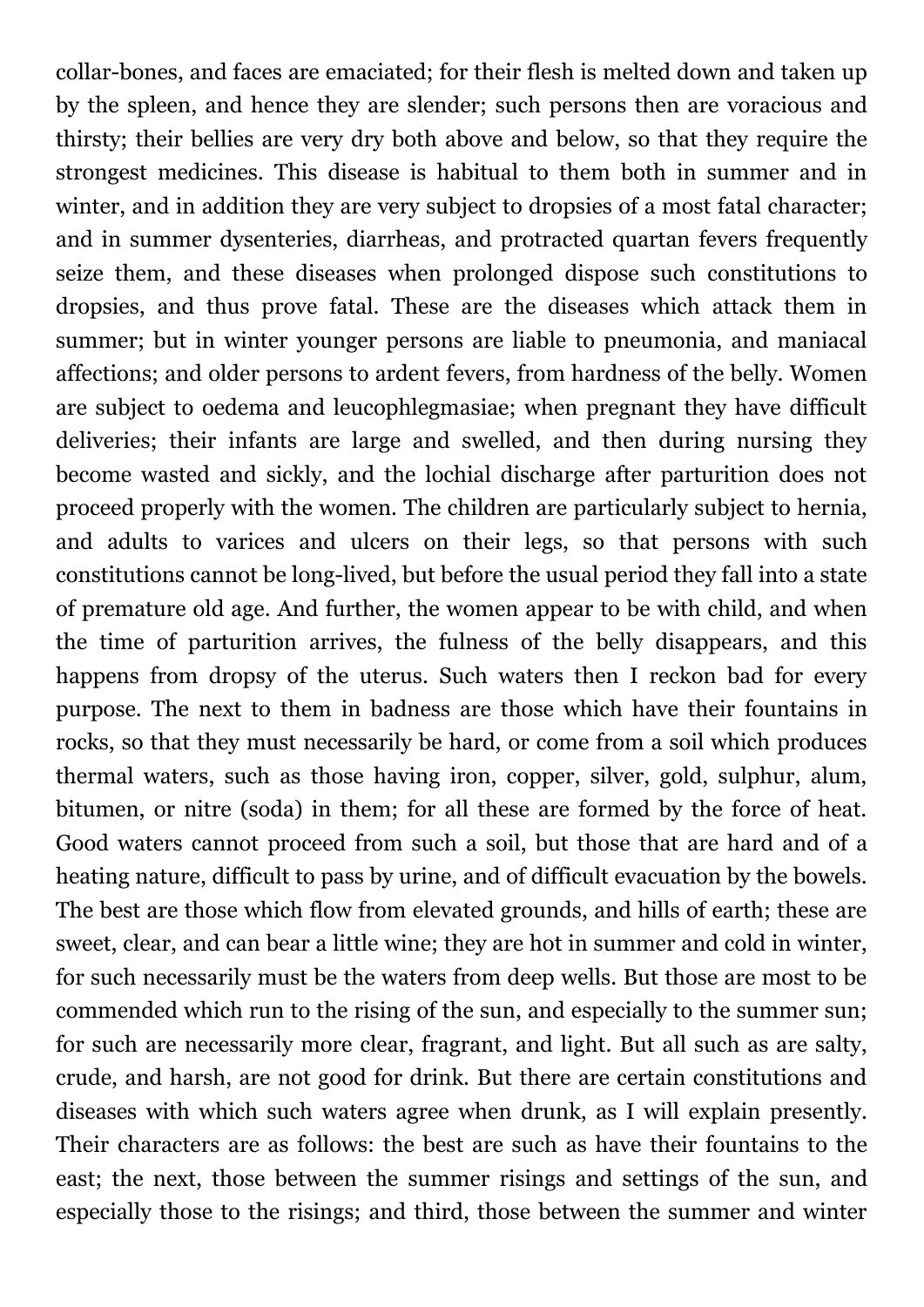settings; but the worst are those to the south, and the parts between the winter rising and setting, and those to the south are very bad, but those to the north are better. They are to be used as follows: whoever is in good health and strength need not mind, but may always drink whatever is at hand. But whoever wishes to drink the most suitable for any disease, may accomplish his purpose by attending to the following directions: To persons whose bellies are hard and easily burnt up, the sweetest, the lightest, and the most limpid waters will be proper; but those persons whose bellies are soft, loose, and pituitous, should choose the hardest, those kinds that are most crude, and the saltiest, for thus will they be most readily dried up; for such waters as are adapted for boiling, and are of a very solvent nature, naturally loosen readily and melt down the bowels; but such as are intractable, hard, and by no means proper for boiling, these rather bind and dry up the bowels. People have deceived themselves with regard to salt waters, from inexperience, for they think these waters purgative, whereas they are the very reverse; for such waters are crude, and ill adapted for boiling, so that the belly is more likely to be bound up than loosened by them. And thus it is with regard to the waters of springs.

8. I will now tell how it is with respect to rain-water, and water from snow. Rain waters, then, are the lightest, the sweetest, the thinnest, and the clearest; for originally the sun raises and attracts the thinnest and lightest part of the water, as is obvious from the nature of salts; for the saltish part is left behind owing to its thickness and weight, and forms salts; but the sun attracts the thinnest part, owing to its lightness, and he abstracts this not only from the lakes, but also from the sea, and from all things which contain humidity, and there is humidity in everything; and from man himself the sun draws off the thinnest and lightest part of the juices. As a strong proof of this, when a man walks in the sun, or sits down having a garment on, whatever parts of the body the sun shines upon do not sweat, for the sun carries off whatever sweat makes its appearance; but those parts which are covered by the garment, or anything else, sweat, for the particles of sweat are drawn and forced out by the sun, and are preserved by the cover so as not to be dissipated by the sun; but when the person comes into the shade the whole body equally perspires, because the sun no longer shines upon it. Wherefore, of all kinds of water, these spoil the soonest; and rain water has a bad spot smell, because its particles are collected and mixed together from most objects, so as to spoil the soonest. And in addition to this, when attracted and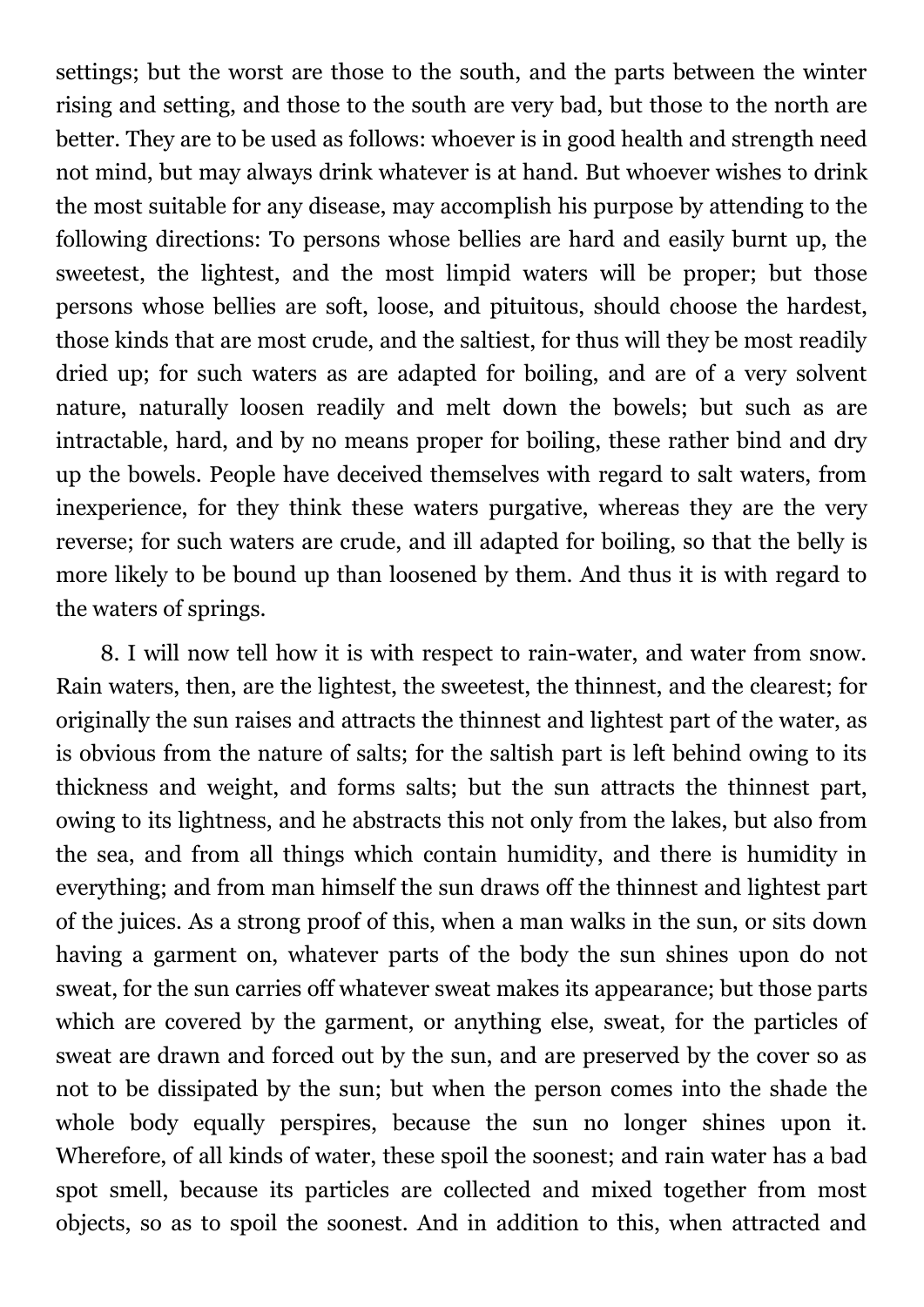raised up, being carried about and mixed with the air, whatever part of it is turbid and darkish is separated and removed from the other, and becomes cloud and mist, but the most attenuated and lightest part is left, and becomes sweet, being heated and concocted by the sun, for all other things when concocted become sweet. While dissipated then and not in a state of consistence it is carried aloft. But when collected and condensed by contrary winds, it falls down wherever it happens to be most condensed. For this is likely to happen when the clouds being carried along and moving with a wind which does not allow them to rest, suddenly encounters another wind and other clouds from the opposite direction: there it is first condensed, and what is behind is carried up to the spot, and thus it thickens, blackens, and is conglomerated, and by its weight it falls down and becomes rain. Such, to all appearance, are the best of waters, but they require to be boiled and strained; for otherwise they have a bad smell, and occasion hoarseness and thickness of the voice to those who drink them. Those from snow and ice are all bad, for when once congealed, they never again recover their former nature; for whatever is clear, light, and sweet in them, is separated and disappears; but the most turbid and weightiest part is left behind. You may ascertain this in the following manner: If in winter you will pour water by measure into a vessel and expose it to the open air until it is all frozen, and then on the following day bring it into a warm situation where the ice will thaw, if you will measure the water again when dissolved you will find it much less in quantity. This is a proof that the lightest and thinnest part is dissipated and dried up by the congelation, and not the heaviest and thickest, for that is impossible: wherefore I hold that waters from snow and ice, and those allied to them, are the worst of any for all purposes whatever. Such are the characters of rain-water, and those from ice and snow.

9. Men become affected with the stone, and are seized with diseases of the kidneys, strangury, sciatica, and become ruptured, when they drink all sorts of waters, and those from great rivers into which other rivulets run, or from a lake into which many streams of all sorts flow, and such as are brought from a considerable distance. For it is impossible that such waters can resemble one another, but one kind is sweet, another saltish and aluminous, and some flow from thermal springs; and these being all mixed up together disagree, and the strongest part always prevails; but the same kind is not always the strongest, but sometimes one and sometimes another, according to the winds, for the north wind imparts strength to this water, and the south to that, and so also with regard to the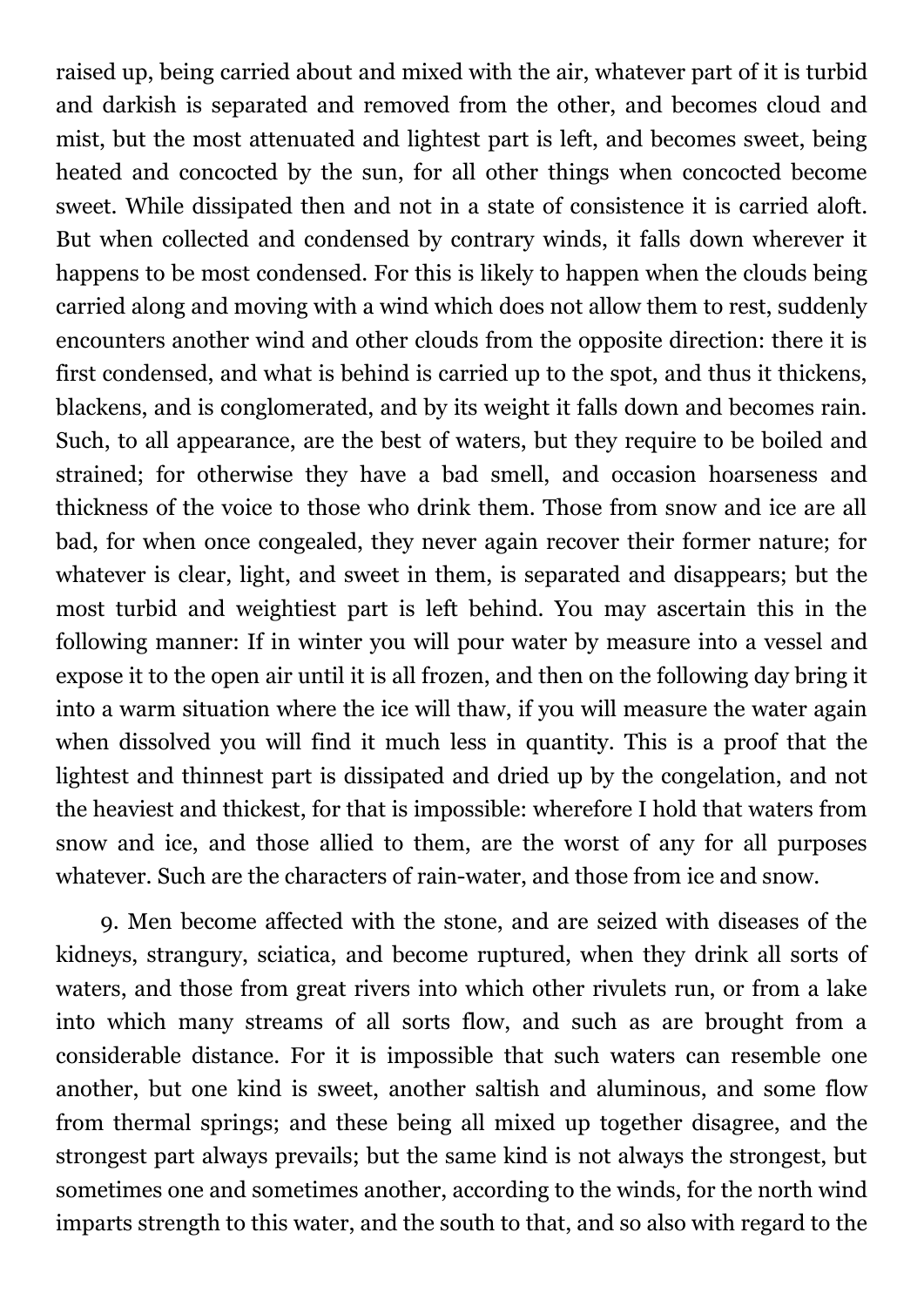others. There must be deposits of mud and sand in the vessels from such waters, and the aforesaid diseases must be engendered by them when drunk, but why not to all I will now explain. When the bowels are loose and in a healthy state, and when the bladder is not hot, nor the neck of the bladder very contracted, all such persons pass water freely, and no concretion forms in the bladder; but those in whom the belly is hot, the bladder must be in the same condition; and when preternaturally heated, its neck becomes inflamed; and when these things happen, the bladder does not expel the urine, but raises its heat excessively. And the thinnest part of it is secreted, and the purest part is passed off in the form of urine, but the thickest and most turbid part is condensed and concreted, at first in small quantity, but afterwards in greater; for being rolled about in the urine, whatever is of a thick consistence it assimilates to itself, and thus it increases and becomes indurated. And when such persons make water, the stone forced down by the urine falls into the neck of the bladder and stops the urine, and occasions intense pain; so that calculous children rub their privy parts and tear at them, as supposing that the obstruction to the urine is situated there. As a proof that it is as I say, persons affected with calculus have very limpid urine, because the thickest and foulest part remains and is concreted. Thus it generally is in cases of calculus. It forms also in children from milk, when it is not wholesome, but very hot and bilious, for it heats the bowels and bladder, so that the urine being also heated undergoes the same change. And I hold that it is better to give children only the most diluted wine, for such will least burn up and dry the veins. Calculi do not form so readily in women, for in them the urethra is short and wide, so that in them the urine is easily expelled; neither do they rub the pudendum with their hands, nor handle the passage like males; for the urethra in women opens direct into the pudendum, which is not the case with men, neither in them is the urethra so wide, and they drink more than children do. Thus, or nearly so, is it with regard to them.

10. And respecting the seasons, one may judge whether the year will prove sickly or healthy from the following observations:— If the appearances connected with the rising and setting stars be as they should be; if there be rains in autumn; if the winter be mild, neither very tepid nor unseasonably cold, and if in spring the rains be seasonable, and so also in summer, the year is likely to prove healthy. But if the winter be dry and northerly, and the spring showery and southerly, the summer will necessarily be of a febrile character, and give rise to ophthalmies and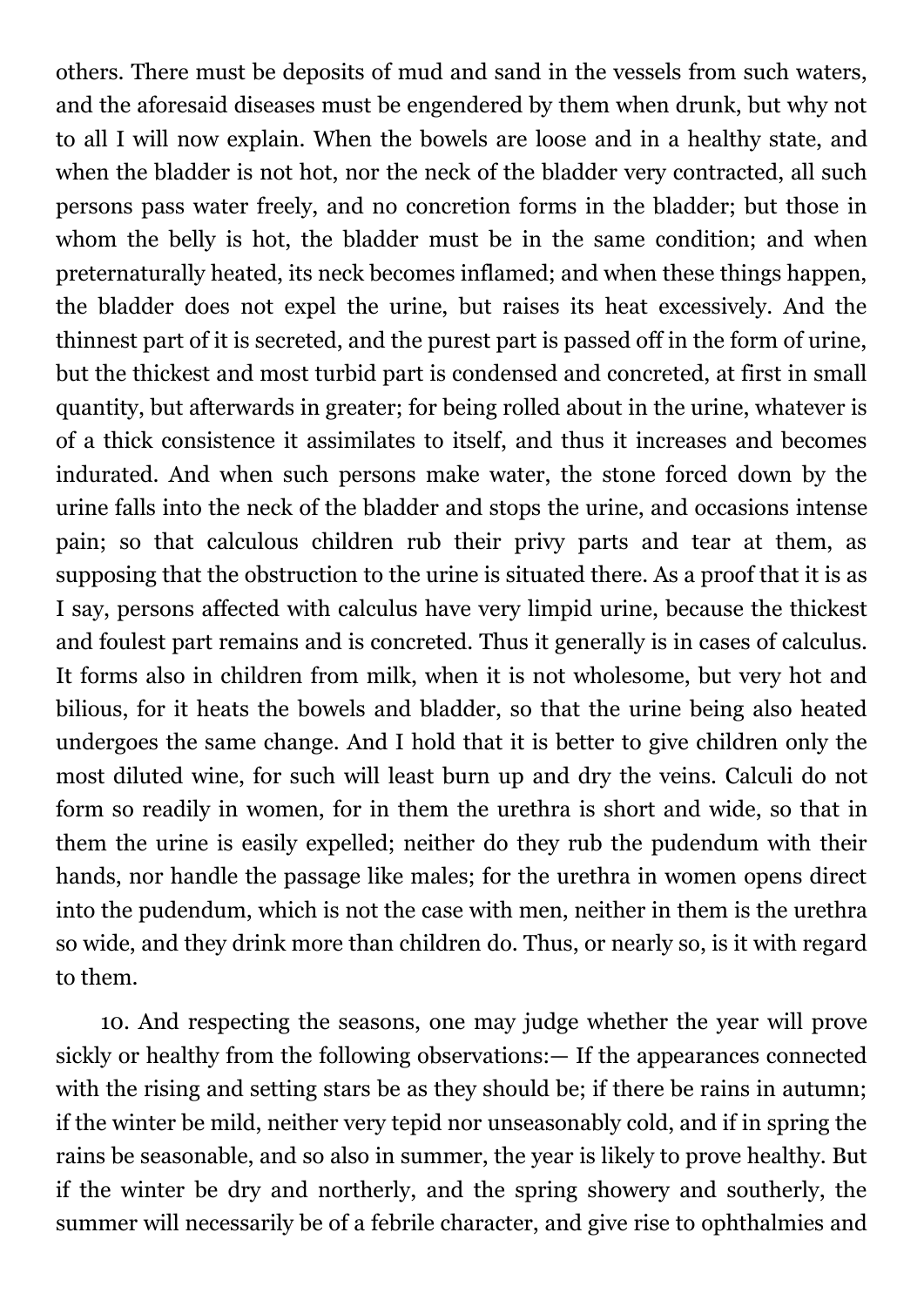dysenteries. For when suffocating heat sets in all of a sudden, while the earth is moistened by the vernal showers, and by the south wind, the heat is necessarily doubled from the earth, which is thus soaked by rain and heated by a burning sun, while, at the same time, men's bellies are not in an orderly state, nor the brain properly dried; for it is impossible, after such a spring, but that the body and its flesh must be loaded with humors, so that very acute fevers will attack all, but especially those of a phlegmatic constitution. Dysenteries are also likely to occur to women and those of a very humid temperament. And if at the rising of the Dogstar rain and wintery storms supervene, and if the etesian winds blow, there is reason to hope that these diseases will cease, and that the autumn will be healthy; but if not, it is likely to be a fatal season to children and women, but least of all to old men; and that convalescents will pass into quartans, and from quartans into dropsies; but if the winter be southerly, showery and mild, but the spring northerly, dry, and of a wintry character, in the first place women who happen to be with child, and whose accouchement should take place in spring, are apt to miscarry; and such as bring forth, have feeble and sickly children, so that they either die presently or are tender, feeble, and sickly, if they live. Such is the case with the women. The others are subject to dysenteries and dry ophthalmies, and some have catarrhs beginning in the head and descending to the lungs. Men of a phlegmatic temperament are likely to have dysenteries; and women, also, from the humidity of their nature, the phlegm descending downwards from the brain; those who are bilious, too, have dry ophthalmies from the heat and dryness of their flesh; the aged, too, have catarrhs from their flabbiness and melting of the veins, so that some of them die suddenly and some become paralytic on the right side or the left. For when, the winter being southerly and the body hot, the blood and veins are not properly constringed; a spring that is northerly, dry, and cold, having come on, the brain when it should have been expanded and purged, by the coryza and hoarseness is then constringed and contracted, so that the summer and the heat occurring suddenly, and a change supervening, these diseases fall out. And such cities as lie well to the sun and winds, and use good waters, feel these changes less, but such as use marshy and pooly waters, and lie well both as regards the winds and the sun, these all feel it more. And if the summer be dry, those diseases soon cease, but if rainy, they are protracted; and there is danger of any sore that there is becoming phagedenic from any cause; and lienteries and dropsies supervene at the conclusion of diseases; for the bowels are not readily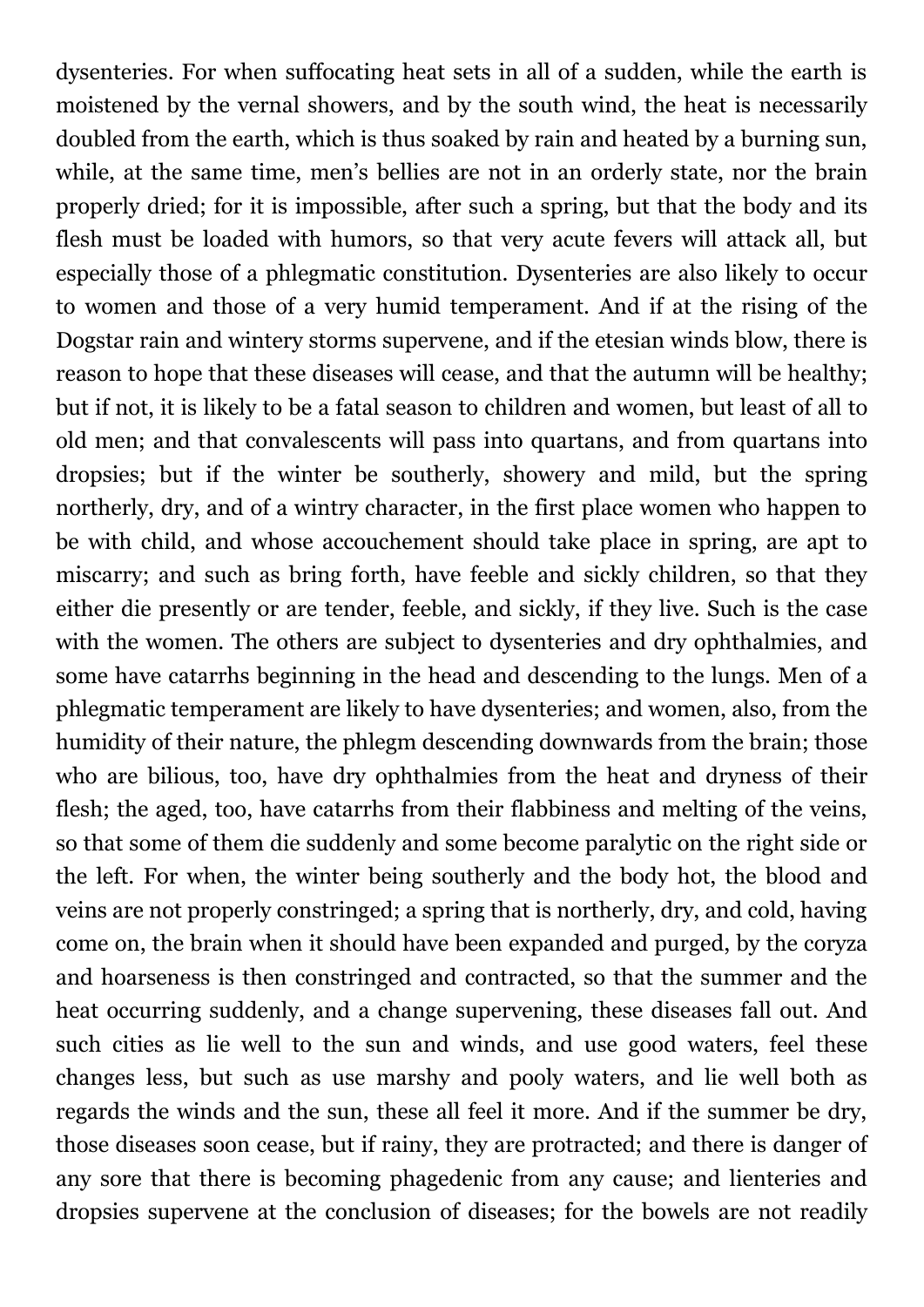dried up. And if the summer be rainy and southerly, and next the autumn, the winter must, of necessity, be sickly, and ardent fevers are likely to attack those that are phlegmatic, and more elderly than forty years, and pleurisies and peripneumonies those that are bilious. But if the summer is parched and northerly, but the autumn rainy and southerly, headache and sphacelus of the brain are likely to occur; and in addition hoarseness, coryza, coughs, and in some cases, consumption. But if the season is northerly and without water, there being no rain, neither after the Dogstar nor Arcturus; this state agrees best with those who are naturally phlegmatic, with those who are of a humid temperament, and with women; but it is most inimical to the bilious; for they become much parched up, and ophthalmies of a dry nature supervene, fevers both acute and chronic, and in some cases melancholy; for the most humid and watery part of the bile being consumed, the thickest and most acrid portion is left, and of the blood likewise, when these diseases came upon them. But all these are beneficial to the phlegmatic, for they are thereby dried up, and reach winter not oppressed with humors, but with them dried up.

11. Whoever studies and observes these things may be able to foresee most of the effects which will result from the changes of the seasons; and one ought to be particularly guarded during the greatest changes of the seasons, and neither willingly give medicines, nor apply the cautery to the belly, nor make incisions there until ten or more days be past. Now, the greatest and most dangerous are the two solstices, and especially the summer, and also the two equinoxes, but especially the autumnal. One ought also to be guarded about the rising of the stars, especially of the Dogstar, then of Arcturus, and then the setting of the Pleiades; for diseases are especially apt to prove critical in those days, and some prove fatal, some pass off, and all others change to another form and another constitution. So it is with regard to them.

12. I wish to show, respecting Asia and Europe, how, in all respects, they differ from one another, and concerning the figure of the inhabitants, for they are different, and do not at all resemble one another. To treat of all would be a long story, but I will tell you how I think it is with regard to the greatest and most marked differences. I say, then, that Asia differs very much from Europe as to the nature of all things, both With regard to the productions of the earth and the inhabitants, for everything is produced much more beautiful and large in Asia; the country is milder, and the dispositions of the inhabitants also are more gentle and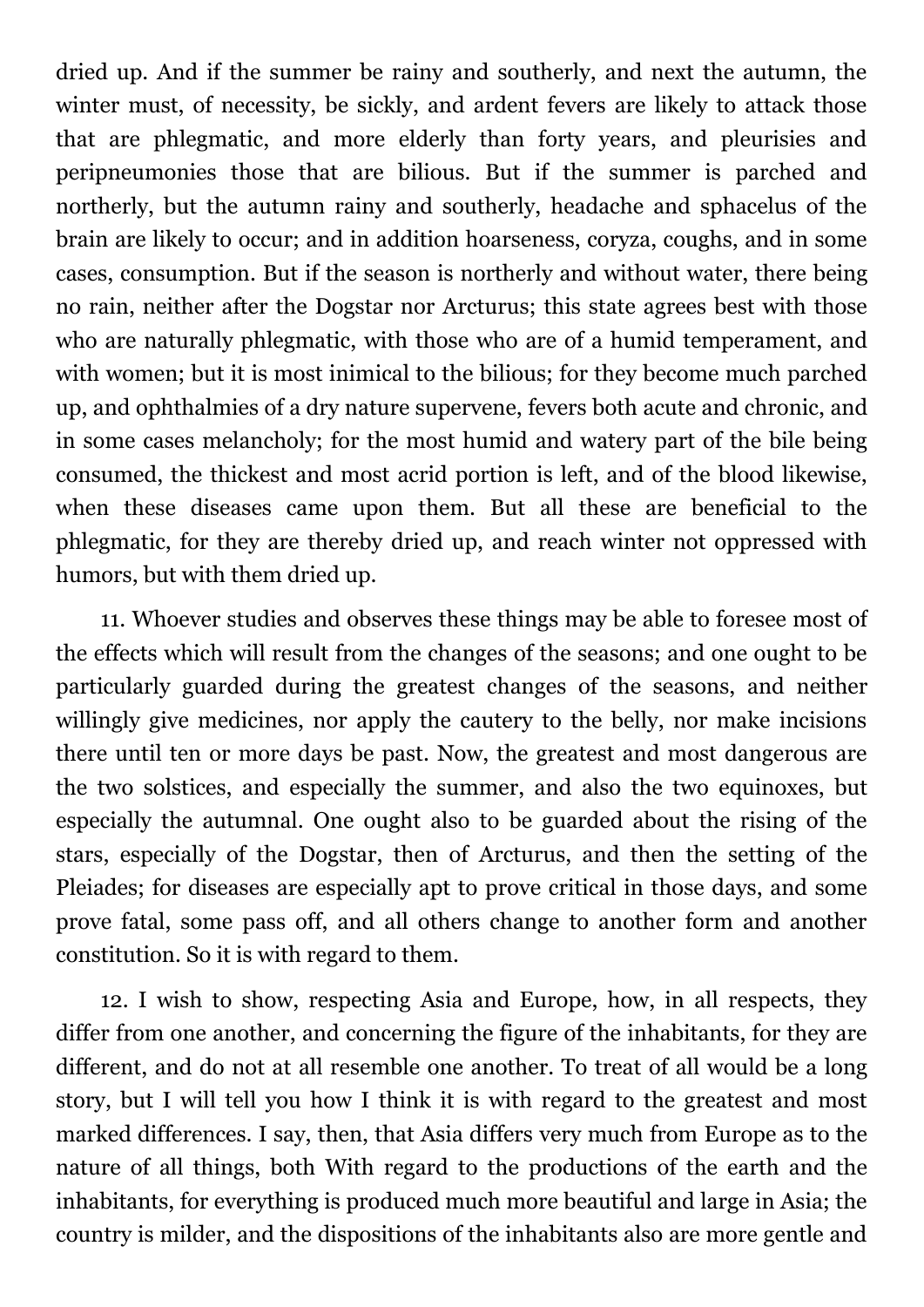affectionate. The cause of this is the temperature of the seasons, because it lies in the middle of the risings of the sun towards the east, and removed from the cold (and heat), for nothing tends to growth and mildness so much as when the climate has no predominant quality, but a general equality of temperature prevails. It is not everywhere the same with regard to Asia, but such parts of the country as lie intermediate between the heat and the cold, are the best supplied with fruits and trees, and have the most genial climate, and enjoy the purest waters, both celestial and terrestrial. For neither are they much burnt up by the heat, nor dried up by the drought and want of rain, nor do they suffer from the cold; since they are well watered from abundant showers and snow, and the fruits of the season, as might be supposed, grow in abundance, both such as are raised from seed that has been sown, and such plants as the earth produces of its own accord, the fruits of which the inhabitants make use of, training them from their wild state and transplanting them to a suitable soil; the cattle also which are reared there are vigorous, particularly prolific, and bring up young of the fairest description; the inhabitants too, are well fed, most beautiful in shape, of large stature, and differ little from one another either as to figure or size; and the country itself, both as regards its constitution and mildness of the seasons, may be said to bear a close resemblance to the spring. Manly courage, endurance of suffering, laborious enterprise, and high spirit, could not be produced in such a state of things either among the native inhabitants or those of a different country, for there pleasure necessarily reigns. For this reason, also, the forms of wild beasts there are much varied. Thus it is, as I think, with the Egyptians and Libyans.

13. But concerning those on the right hand of the summer risings of the sun as far as the Palus Maeotis (for this is the boundary of Europe and Asia), it is with them as follows: the inhabitants there differ far more from one another than those I have treated of above, owing to the differences of the seasons and the nature of the soil. But with regard to the country itself, matters are the same there as among all other men; for where the seasons undergo the greatest and most rapid changes, there the country is the wildest and most unequal; and you will find the greatest variety of mountains, forests, plains, and meadows; but where the seasons do not change much there the country is the most even; and, if one will consider it, so is it also with regard to the inhabitants; for the nature of some is like to a country covered with trees and well watered; of some, to a thin soil deficient in water; of others, to fenny and marshy places; and of some again, to a plain of bare and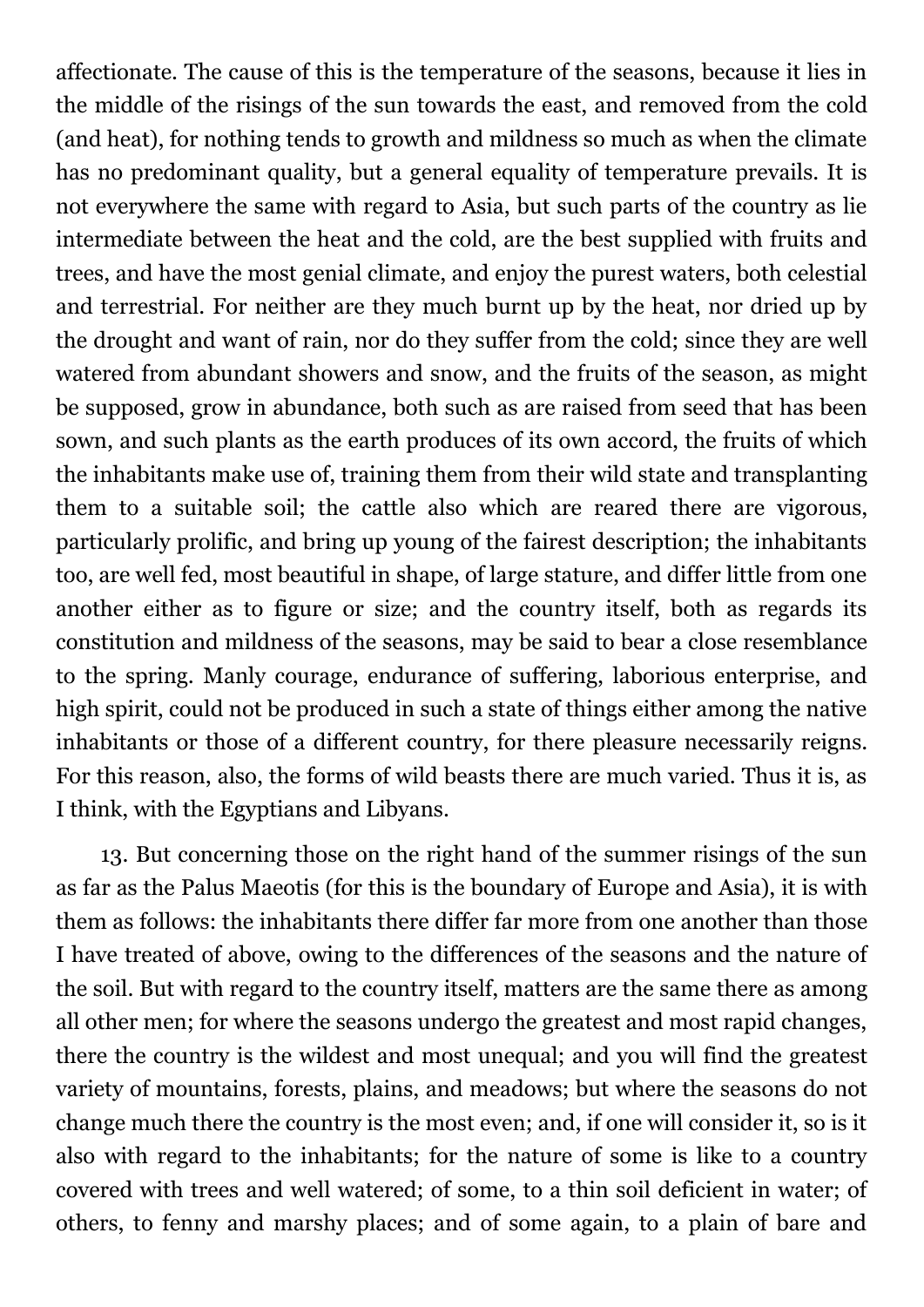parched land. For the seasons which modify their natural frame of body are varied, and the greater the varieties of them the greater also will be the differences of their shapes.

14. I will pass over the smaller differences among the nations, but will now treat of such as are great either from nature, or custom; and, first, concerning the Macrocephali. There is no other race of men which have heads in the least resembling theirs. At first, usage was the principal cause of the length of their head, but now nature cooperates with usage. They think those the most noble who have the longest heads. It is thus with regard to the usage: immediately after the child is born, and while its head is still tender, they fashion it with their hands, and constrain it to assume a lengthened shape by applying bandages and other suitable contrivances whereby the spherical form of the head is destroyed, and it is made to increase in length. Thus, at first, usage operated, so that this constitution was the result of force: but, in the course of time, it was formed naturally; so that usage had nothing to do with it; for the semen comes from all parts of the body, sound from the sound parts, and unhealthy from the unhealthy parts. If, then, children with bald heads are born to parents with bald heads; and children with blue eves to parents who have blue eyes; and if the children of parents having distorted eyes squint also for the most part; and if the same may be said of other forms of the body, what is to prevent it from happening that a child with a long head should be produced by a parent having a long head? But now these things do not happen as they did formerly, for the custom no longer prevails owing to their intercourse with other men. Thus it appears to me to be with regard to them.

15. As to the inhabitants of Phasis, their country is fenny, warm, humid, and wooded; copious and severe rains occur there at all seasons; and the life of the inhabitants is spent among the fens; for their dwellings are constructed of wood and reeds, and are erected amidst the waters; they seldom practice walking either to the city or the market, but sail about, up and down, in canoes constructed out of single trees, for there are many canals there. They drink the hot and stagnant waters, both when rendered putrid by the sun, and when swollen with rains. The Phasis itself is the most stagnant of all rivers, and runs the smoothest; all the fruits which spring there are unwholesome, feeble and imperfect growth, owing to the redundance of water, and on this account they do not ripen, for much vapor from the waters overspreads the country. For these reasons the Phasians have shapes different from those of all other men; for they are large in stature, and of a very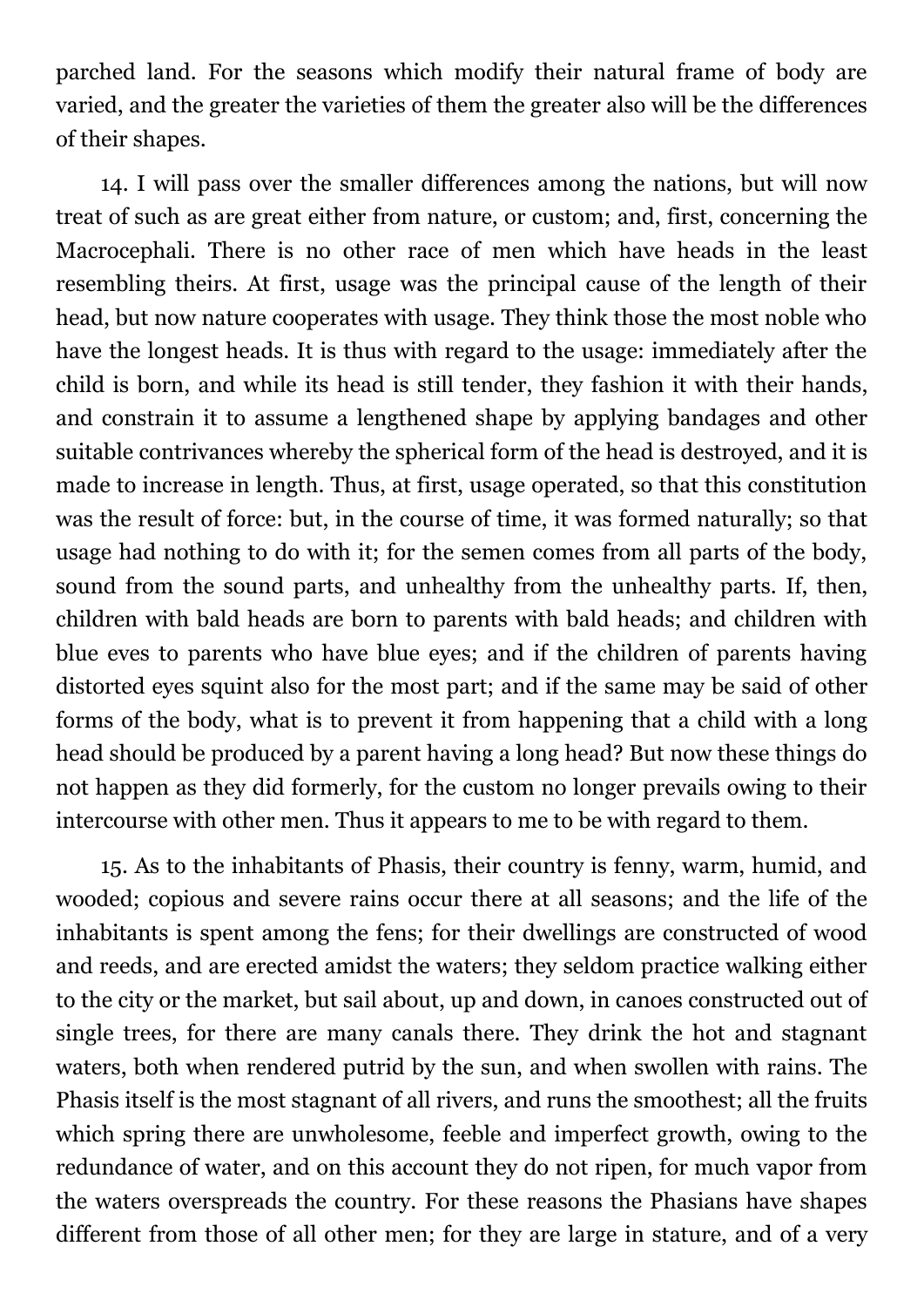gross habit of body, so that not a joint nor vein is visible; in color they are sallow, as if affected with jaundice. Of all men they have the roughest voices, from their breathing an atmosphere which is not clear, but misty and humid; they are naturally rather languid in supporting bodily fatigue. The seasons undergo but little change either as to heat or cold; their winds for the most part are southerly, with the exception of one peculiar to the country, which sometimes blows strong, is violent and hot, and is called by them the wind cenchron. The north wind scarcely reaches them, and when it does blow it is weak and gentle. Thus it is with regard to the different nature and shape of the inhabitants of Asia and Europe.

16. And with regard to the pusillanimity and cowardice of the inhabitants, the principal reason the Asiatics are more unwarlike and of gentler disposition than the Europeans is, the nature of the seasons, which do not undergo any great changes either to heat or cold, or the like; for there is neither excitement of the understanding nor any strong change of the body whereby the temper might be ruffled and they be roused to inconsiderate emotion and passion, rather than living as they do always in the state. It is changes of all kinds which arouse understanding of mankind, and do not allow them to get into a torpid condition. For these reasons, it appears to me, the Asiatic race is feeble, and further, owing to their laws; for monarchy prevails in the greater part of Asia, and where men are not their own masters nor independent, but are the slaves of others, it is not a matter of consideration with them how they may acquire military discipline, but how they may seem not to be warlike, for the dangers are not equally shared, since they must serve as soldiers, perhaps endure fatigue, and die for their masters, far from their children, their wives, and other friends; and whatever noble and manly actions they may perform lead only to the aggrandizement of their masters, whilst the fruits which they reap are dangers and death; and, in addition to all this, the lands of such persons must be laid waste by the enemy and want of culture. Thus, then, if any one be naturally warlike and courageous, his disposition will be changed by the institutions. As a strong proof of all this, such Greeks or barbarians in Asia as are not under a despotic form of government, but are independent, and enjoy the fruits of their own labors, are of all others the most warlike; for these encounter dangers on their own account, bear the prizes of their own valor, and in like manner endure the punishment of their own cowardice. And you will find the Asiatics differing from one another, for some are better and others more dastardly; of these differences, as I stated before, the changes of the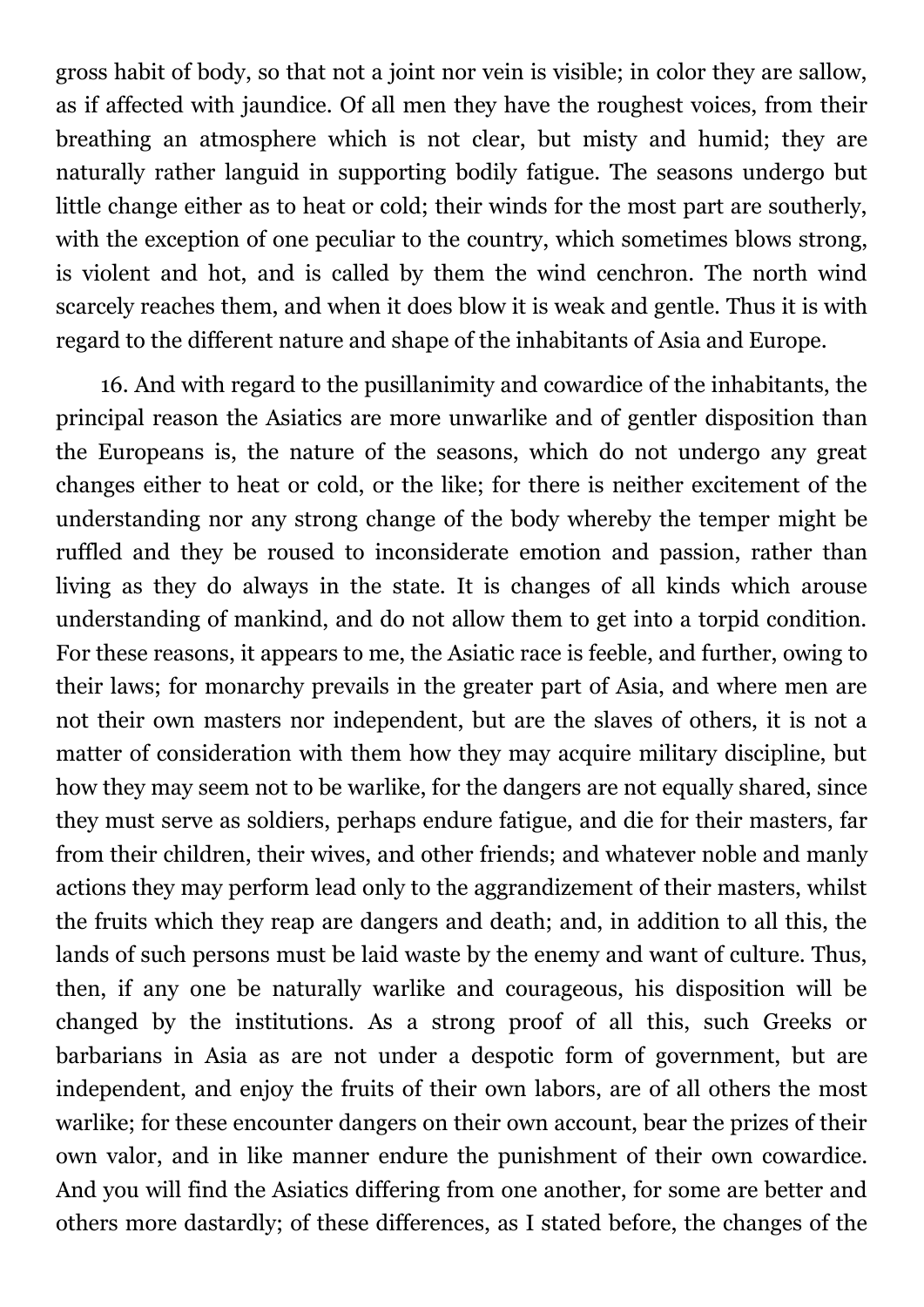seasons are the cause. Thus it is with Asia.

17. In Europe there is a Scythian race, called Sauromatae, which inhabits the confines of the Palus Maeotis, and is different from all other races. Their women mount on horseback, use the bow, and throw the javelin from their horses, and fight with their enemies as long as they are virgins; and they do not lay aside their virginity until they kill three of their enemies, nor have any connection with men until they perform the sacrifices according to law. Whoever takes to herself a husband, gives up riding on horseback unless the necessity of a general expedition obliges her. They have no right breast; for while still of a tender age their mothers heat strongly a copper instrument constructed for this very purpose, and apply it to the right breast, which is burnt up, and its development being arrested, all the strength and fullness are determined to the right shoulder and arm.

18. As the other Scythians have a peculiarity of shape, and do not resemble any other, the same observation applies to the Egyptians, only that the latter are oppressed by heat and the former by cold. What is called the Scythian desert is a prairie, rich in meadows, high-lying, and well watered; for the rivers which carry off the water from the plains are large. There live those Scythians which are called Nomades, because they have no houses, but live in wagons. The smallest of these wagons have four wheels, but some have six; they are covered in with felt, and they are constructed in the manner of houses, some having but a single apartment, and some three; they are proof against rain, snow, and winds. The wagons are drawn by yokes of oxen, some of two and others of three, and all without horns, for they have no horns, owing to the cold. In these wagons the women live, but the men are carried about on horses, and the sheep, oxen, and horses accompany them; and they remain on any spot as long as there is provender for their cattle, and when that fails they migrate to some other place. They eat boiled meat, and drink the milk of mares, and also eat hippace, which is cheese prepared from the milk of the mare. Such is their mode of life and their customs.

19. In respect of the seasons and figure of body, the Scythian race, like the Egyptian, have a uniformity of resemblance, different from all other nations; they are by no means prolific, and the wild beasts which are indigenous there are small in size and few in number, for the country lies under the Northern Bears, and the Rhiphaean mountains, whence the north wind blows; the sun comes very near to them only when in the summer solstice, and warms them but for a short period,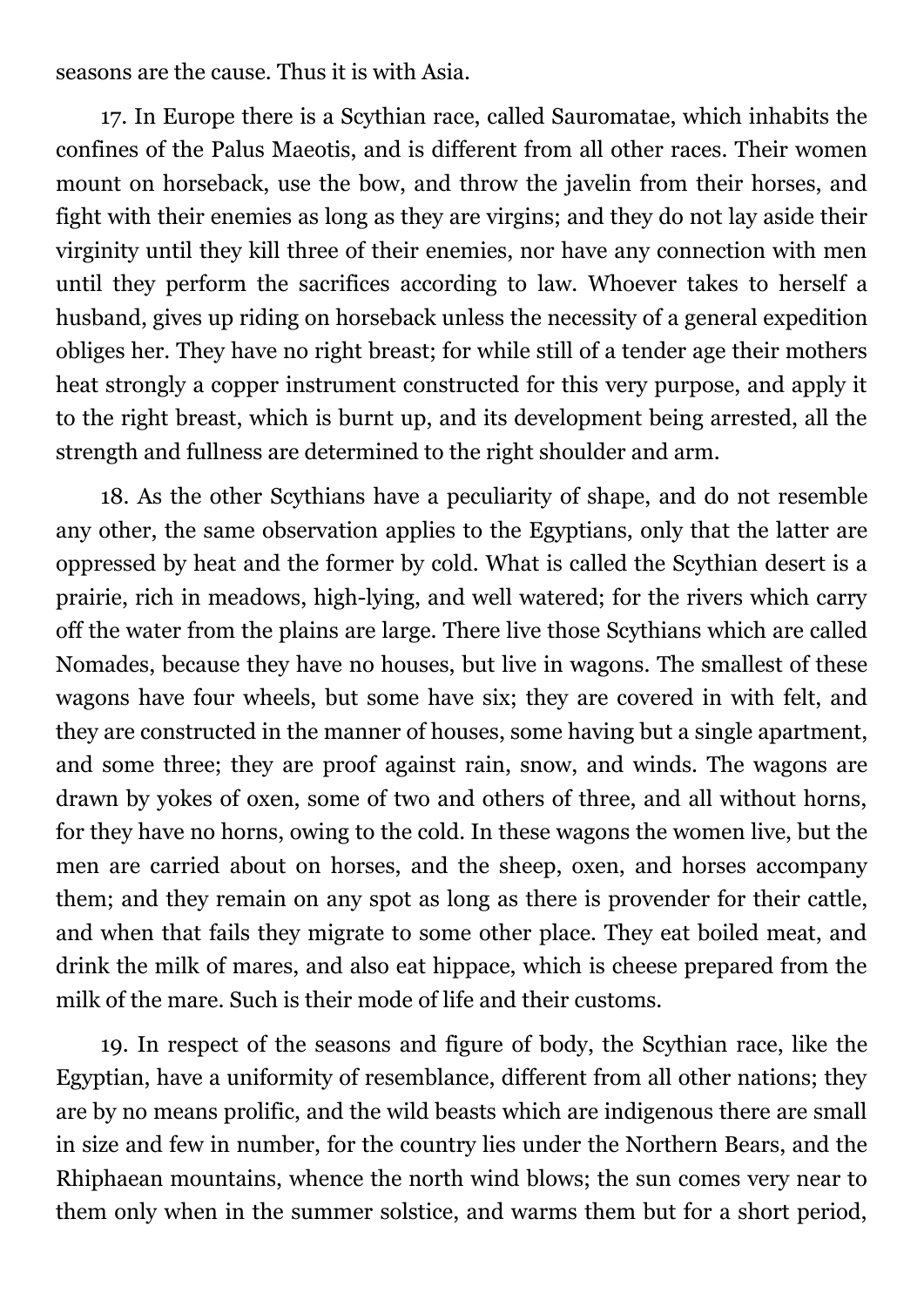and not strongly; and the winds blowing from the hot regions of the earth do not reach them, or but seldom, and with little force; but the winds from the north always blow, congealed, as they are, by the snow, ice, and much water, for these never leave the mountains, which are thereby rendered uninhabitable. A thick fog covers the plains during the day, and amidst it they live, so that winter may be said to be always present with them; or, if they have summer, it is only for a few days, and the heat is not very strong. Their plains are high-lying and naked, not crowned with mountains, but extending upwards under the Northern Bears. The wild beasts there are not large, but such as can be sheltered underground; for the cold of winter and the barrenness of the country prevent their growth, and because they have no covert nor shelter. The changes of the seasons, too, are not great nor violent, for, in fact, they change gradually; and therefore their figures resemble one another, as they all equally use the same food, and the same clothing summer and winter, respiring a humid and dense atmosphere, and drinking water from snow and ice; neither do they make any laborious exertions, for neither body nor mind is capable of enduring fatigue when the changes of the seasons are not great. For these reasons their shapes are gross and fleshy, with ill-marked joints, of a humid temperament, and deficient in tone: the internal cavities, and especially those of the intestines, are full of humors; for the belly cannot possibly be dry in such a country, with such a constitution and in such a climate; but owing to their fat, and the absence of hairs from their bodies, their shapes resemble one another, the males being all alike, and so also with the women; for the seasons being of a uniform temperature, no corruption or deterioration takes place in the concretion of the semen, unless from some violent cause, or from disease.

20. I Will give you a strong proof of the humidity (laxity?) of their constitutions. You will find the greater part of the Scythians, and all the Nomades, with marks of the cautery on their shoulders, arms, wrists, breasts, hip-joints, and loins, and that for no other reason but the humidity and flabbiness of their constitution, for they can neither strain with their bows, nor launch the javelin from their shoulder owing to their humidity and atony: but when they are burnt, much of the humidity in their joints is dried up, and they become better braced, better fed, and their joints get into a more suitable condition. They are flabby and squat at first, because, as in Egypt, they are not swathed (?); and then they pay no attention to horsemanship, so that they may be adepts at it; and because of their sedentary mode of life; for the males, when they cannot be carried about on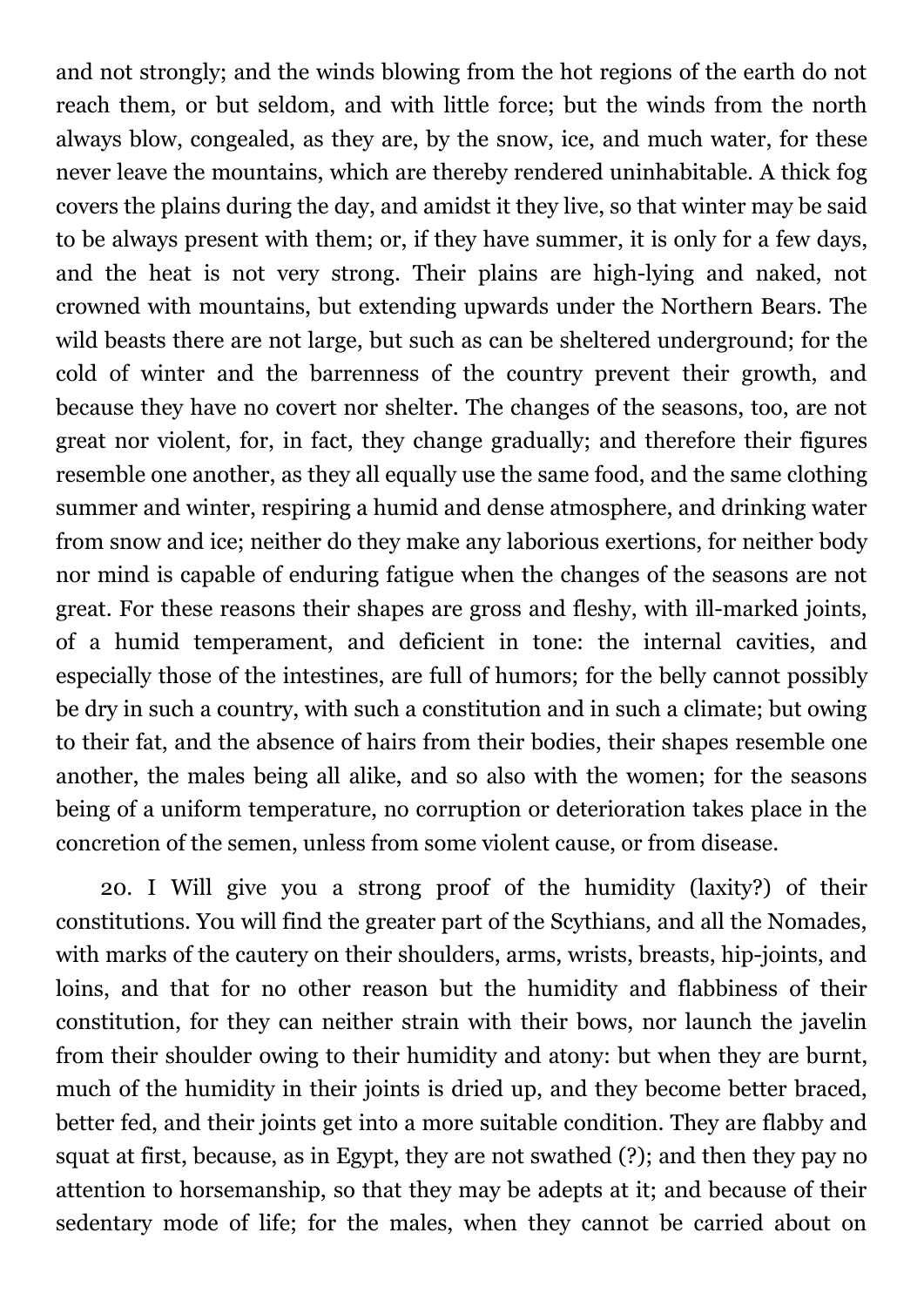horseback, sit the most of their time in the wagon, and rarely practise walking, because of their frequent migrations and shiftings of situation; and as to the women, it is amazing how flabby and sluggish they are. The Scythian race are tawny from the cold, and not from the intense heat of the sun, for the whiteness of the skin is parched by the cold, and becomes tawny.

21. It is impossible that persons of such a constitution could be prolific, for, with the man, the sexual desires are not strong, owing to the laxity of his constitution, the softness and coldness of his belly, from all which causes it is little likely that a man should be given to venery; and besides, from being jaded by exercise on horseback, the men become weak in their desires. On the part of the men these are the causes; but on that of the women, they are embonpoint and humidity; for the womb cannot take in the semen, nor is the menstrual discharge such as it should be, but scanty and at too long intervals; and the mouth of the womb is shut up by fat and does not admit the semen; and, moreover, they themselves are indolent and fat, and their bellies cold and soft. From these causes the Scythian race is not prolific. Their female servants furnish a strong proof of this; for they no sooner have connection with a man than they prove with child, owing to their active course of life and the slenderness of body.

22. And, in addition to these, there are many eunuchs among the Scythians, who perform female work, and speak like women. Such persons are called effeminates. The inhabitants of the country attribute the cause of their impotence to a god, and venerate and worship such persons, every one dreading that the like might befall himself; but to me it appears that such affections are just as much divine as all others are, and that no one disease is either more divine or more human than another, but that all are alike divine, for that each has its own nature, and that no one arises without a natural cause. But I will explain how I think that the affection takes its rise. From continued exercise on horseback they are seized with chronic defluxions in their joints owing to their legs always hanging down below their horses; they afterwards become lame and stiff at the hip-joint, such of them, at least, as are severely attacked with it. They treat themselves in this way: when the disease is commencing, they open the vein behind either ear, and when the blood flows, sleep, from feebleness, seizes them, and afterwards they awaken, some in good health and others not. To me it appears that the semen is altered by this treatment, for there are veins behind the ears which, if cut, induce impotence; now, these veins would appear to me to be cut. Such persons afterwards, when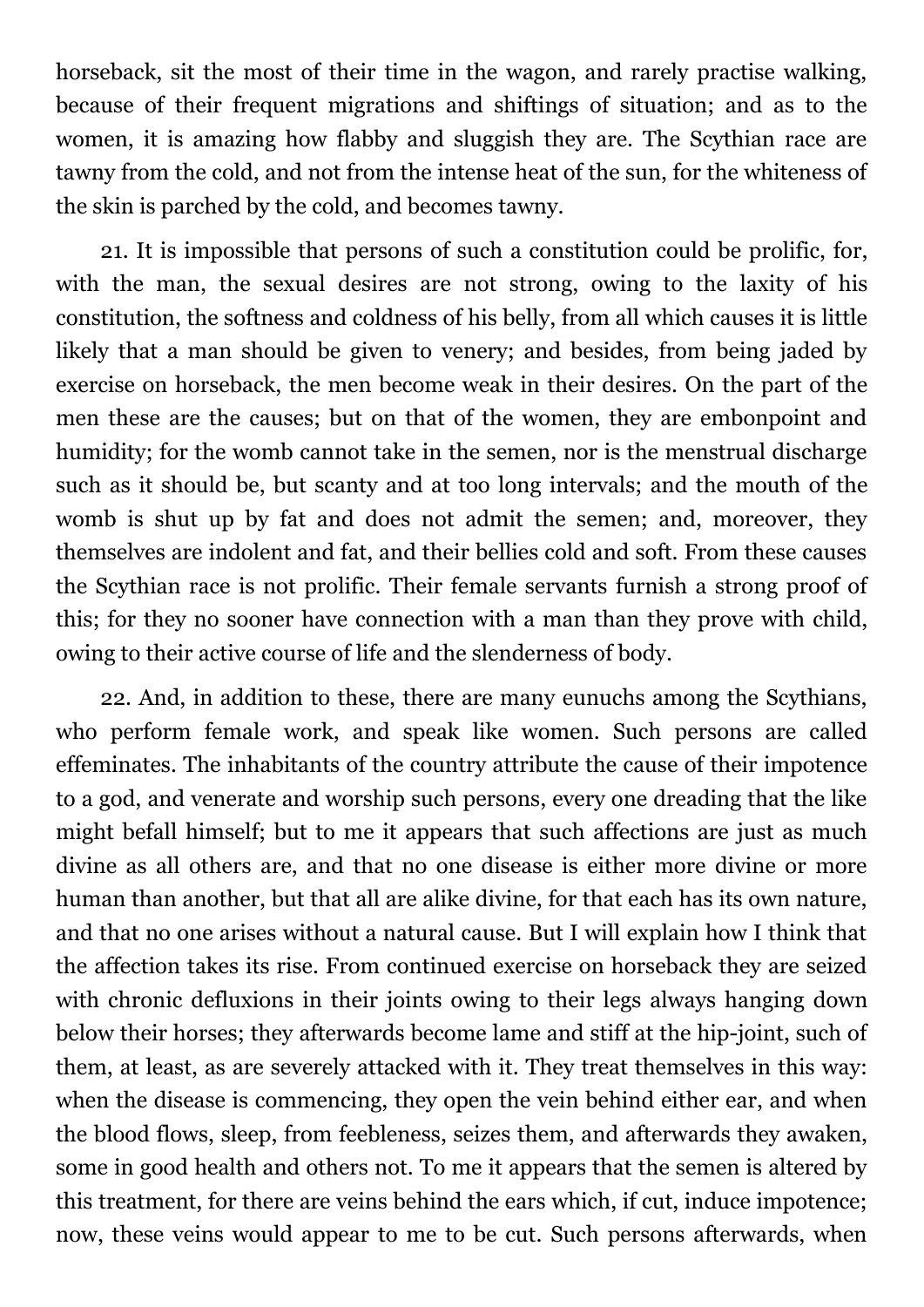they go in to women and cannot have connection with them, at first do not think much about it, but remain quiet; but when, after making the attempt two, three, or more times, they succeed no better, fancying they have committed some offence against the god whom they blame for the affection, they put on female attire, reproach themselves for effeminacy, play the part of women, and perform the same work as women do. This the rich among the Scythians endure, not the basest, but the most noble and powerful, owing to their riding on horseback; for the poor are less affected, as they do not ride on horses. And yet, if this disease had been more divine than the others, it ought not to have befallen the most noble and the richest of the Scythians alone, but all alike, or rather those who have little, as not being able to pay honors to the gods, if, indeed, they delight in being thus rewarded by men, and grant favors in return; for it is likely that the rich sacrifice more to the gods, and dedicate more votive offerings, inasmuch as they have wealth, and worship the gods; whereas the poor, from want, do less in this way, and, moreover, upbraid the gods for not giving them wealth, so that those who have few possessions were more likely to bear the punishments of these offences than the rich. But, as I formerly said, these affections are divine just as much as others, for each springs from a natural cause, and this disease arises among the Scythians from such a cause as I have stated. But it attacks other men in like manner, for whenever men ride much and very frequently on horseback, then many are affected with rheums in the joints, sciatica, and gout, and they are inept at venery. But these complaints befall the Scythians, and they are the most impotent of men for the aforesaid causes, and because they always wear breeches, and spend the most of their time on horseback, so as not to touch their privy parts with the hands, and from the cold and fatigue they forget the sexual desire, and do not make the attempt until after they have lost their virility. Thus it is with the race of the Scythians.

23. The other races in Europe differ from one another, both as to stature and shape, owing to the changes of the seasons, which are very great and frequent, and because the heat is strong, the winters severe, and there are frequent rains, and again protracted droughts, and winds, from which many and diversified changes are induced. These changes are likely to have an effect upon generation in the coagulation of the semen, as this process cannot be the same in summer as in winter, nor in rainy as in dry weather; wherefore, I think, that the figures of Europeans differ more than those of Asiatics; and they differ very much from one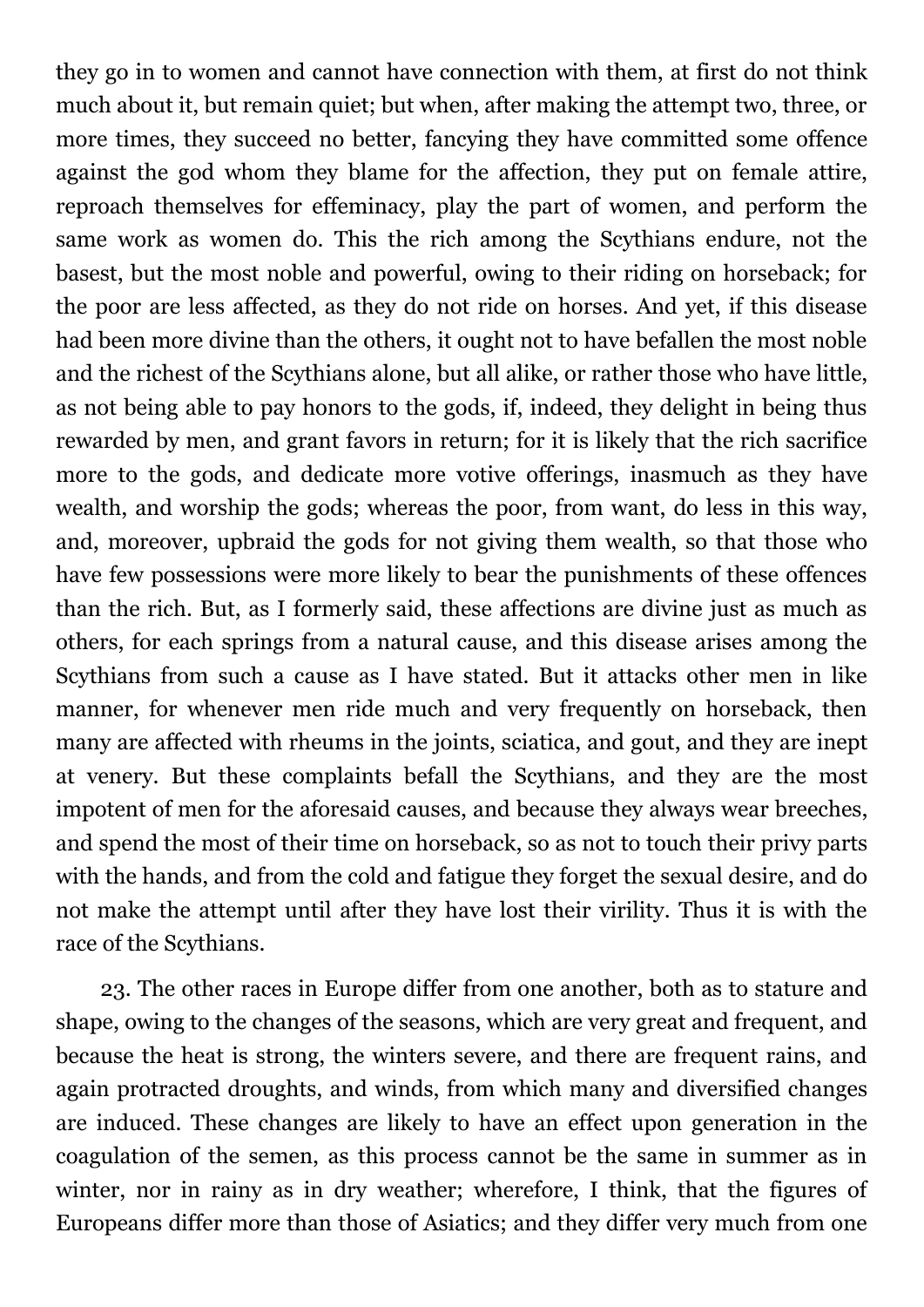another as to stature in the same city; for vitiations of the semen occur in its coagulation more frequently during frequent changes of the seasons, than where they are alike and equable. And the same may be said of their dispositions, for the wild, and unsociable, and the passionate occur in such a constitution; for frequent excitement of the mind induces wildness, and extinguishes sociableness and mildness of disposition, and therefore I think the inhabitants of Europe more courageous than those of Asia; for a climate which is always the same induces indolence, but a changeable climate, laborious exertions both of body and mind; and from rest and indolence cowardice is engendered, and from laborious exertions and pains, courage. On this account the inhabitants of Europe are than the Asiatics, and also owing to their institutions, because they are not governed by kings like the latter, for where men are governed by kings there they must be very cowardly, as I have stated before; for their souls are enslaved, and they will not willingly, or readily undergo dangers in order to promote the power of another; but those that are free undertake dangers on their own account, and not for the sake of others; they court hazard and go out to meet it, for they themselves bear off the rewards of victory, and thus their institutions contribute not a little to their courage.

Such is the general character of Europe and Asia.

24. And there are in Europe other tribes, differing from one another in stature, shape, and courage: the differences are those I formerly mentioned, and will now explain more clearly. Such as inhabit a country which is mountainous, rugged, elevated, and well watered, and where the changes of the seasons are very great, are likely to have great variety of shapes among them, and to be naturally of an enterprising and warlike disposition; and such persons are apt to have no little of the savage and ferocious in their nature; but such as dwell in places which are low-lying, abounding in meadows and ill ventilated, and who have a larger proportion of hot than of cold winds, and who make use of warm waters — these are not likely to be of large stature nor well proportioned, but are of a broad make, fleshy, and have black hair; and they are rather of a dark than of a light complexion, and are less likely to be phlegmatic than bilious; courage and laborious enterprise are not naturally in them, but may be engendered in them by means of their institutions. And if there be rivers in the country which carry off the stagnant and rain water from it, these may be wholesome and clear; but if there be no rivers, but the inhabitants drink the waters of fountains, and such as are